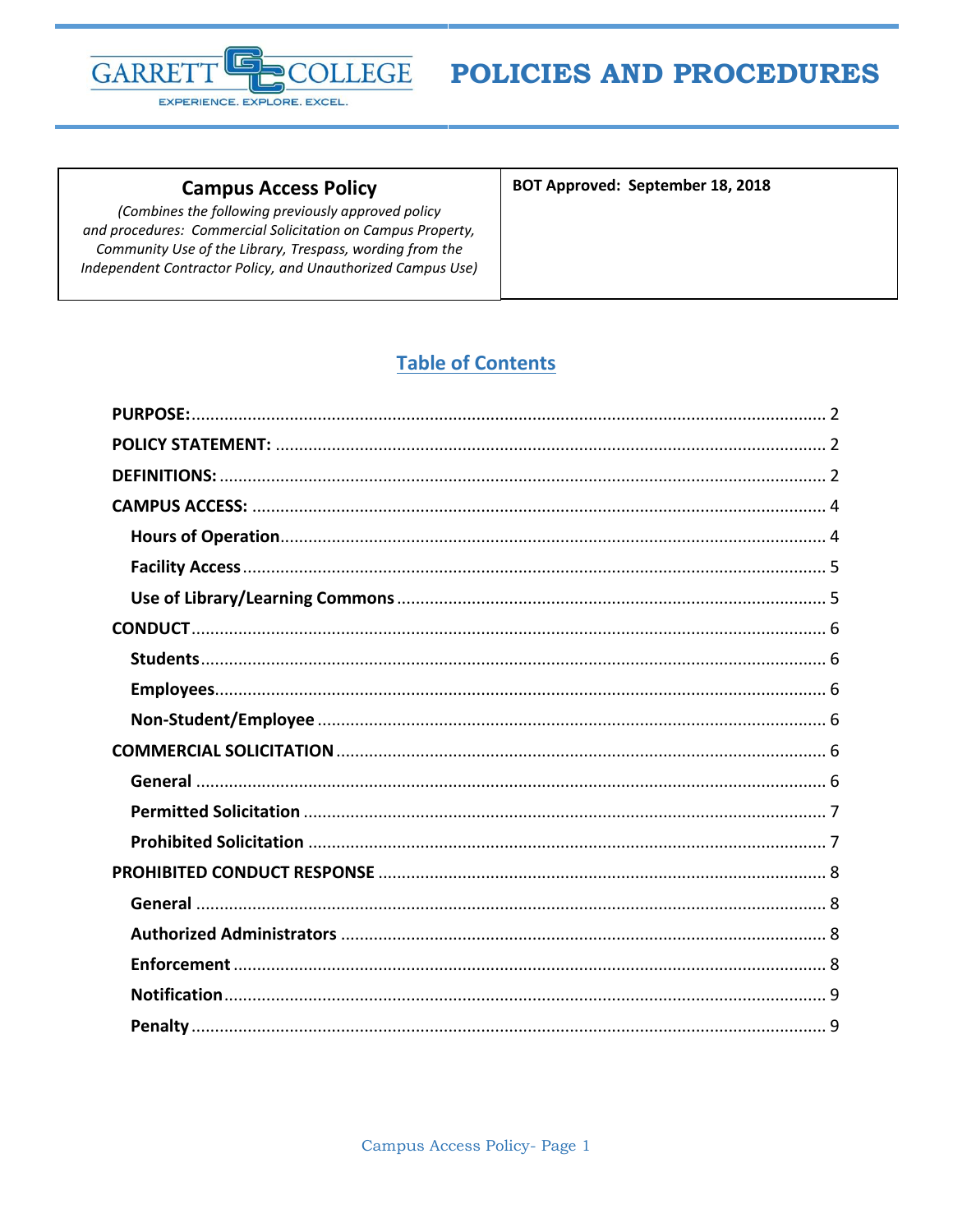#### <span id="page-1-0"></span>**PURPOSE:**

**GARRE** 

At Garrett College, safety and security on campus is of paramount importance. Garrett College has a community service mission. As part of that mission, the College will make every effort to ensure the safety and security of the campus community in an open access environment.

**FGE** 

#### <span id="page-1-1"></span>**POLICY STATEMENT:**

EXPERIENCE. EXPLORE. EXCEL.

- I. Garrett College encourages safe, supervised campus visitations by minors for the purposes of making decisions about their academic future; attending educational, cultural, or sporting events and camps; and authorized use of facilities such as the library and Community Aquatic and Recreation Complex "CARC".
- II. Garrett College campus grounds and infrastructure are designed to provide an environment conducive to academic and occupational activities performed by students and employees. For reasons that include safety of minors, and assuring professional efficient performance of academic pursuits, operations, and services, the College cannot routinely accommodate unsupervised minors in campus workplaces, classrooms, or any other venue or circumstance on campus. For more information regarding minors on campus, please see the Minors on Campus Policy [located on the Garrett College Policies and Procedures Website at: [https://www.garrettcollege.edu/policy.php\]](https://www.garrettcollege.edu/policy.php).
- III. Garrett accepts neither responsibility nor liability for injuries that might occur to unauthorized individuals while on the Garrett campus. Responsibility and liability lies entirely and completely with the individual or with the responsible parent or guardian. Signs shall be posted around the campus prohibiting unauthorized use of Garrett's parking areas, roadways, buildings, or grounds<sup>1</sup>.

#### <span id="page-1-2"></span>**DEFINITIONS:**

 $\overline{a}$ 

| <b>College</b>           | Garrett College and premises which include but are not<br>limited to all buildings, offices, facilities, grounds, parking<br>lots, lockers, places and vehicles owned and leased or<br>managed by Garrett College or any site on which the<br>College is conducting business. |
|--------------------------|-------------------------------------------------------------------------------------------------------------------------------------------------------------------------------------------------------------------------------------------------------------------------------|
| <b>College community</b> | Includes trustees, students, and all employees of the                                                                                                                                                                                                                         |

College, as well as any independent contractors or third

<sup>&</sup>lt;sup>1</sup> Replaces "Unauthorized Campus Use" policy

Campus Access Policy- Page 2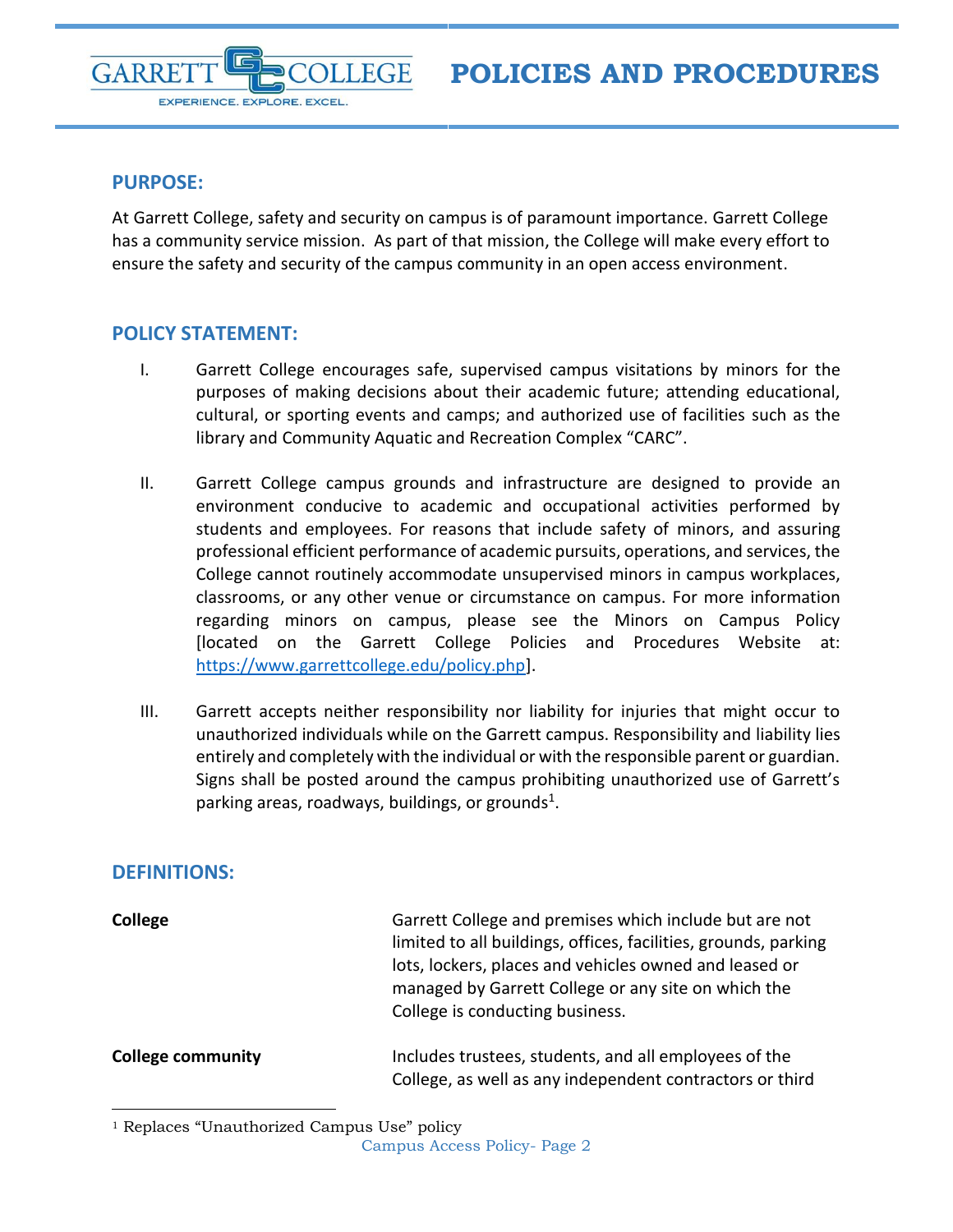<span id="page-2-0"></span>

|                                     | parties to the extent articulate under contractual<br>agreements.                                                                                                                                                                                                                                                                                                                                                                                                                                                                                                                                                                                                                                                                                                                                                                                                                                                                                                                                                                                                                                                          |
|-------------------------------------|----------------------------------------------------------------------------------------------------------------------------------------------------------------------------------------------------------------------------------------------------------------------------------------------------------------------------------------------------------------------------------------------------------------------------------------------------------------------------------------------------------------------------------------------------------------------------------------------------------------------------------------------------------------------------------------------------------------------------------------------------------------------------------------------------------------------------------------------------------------------------------------------------------------------------------------------------------------------------------------------------------------------------------------------------------------------------------------------------------------------------|
| <b>College premises</b>             | Buildings and grounds owned, leased, operated,<br>controlled, supervised, or temporarily used by the College.                                                                                                                                                                                                                                                                                                                                                                                                                                                                                                                                                                                                                                                                                                                                                                                                                                                                                                                                                                                                              |
| <b>College-sponsored activity</b>   | Any activity that is initiated, authorized, or supervised by<br>the College, or that involves representation of the College.                                                                                                                                                                                                                                                                                                                                                                                                                                                                                                                                                                                                                                                                                                                                                                                                                                                                                                                                                                                               |
| Independent Contractor <sup>2</sup> | An independent contractor is defined as an individual,<br>organization, or company responsible to the College for the<br>results of certain professional services, highly technical<br>advice, or assistance under terms of an engagement, but is<br>not subject to the College's control as to the means and<br>methods of accomplishing those results. Commonly referred<br>to as a consultant, freelancer, contractor, etc., the College<br>controls only the contract obligation of the services provided<br>in return for remuneration. Usually, a contractual<br>relationship exists whereby the independent contractor is<br>responsible for all aspects of the means and methods of the<br>job. An independent contractor is fully liable for any job<br>related actions, is not eligible for employee benefits, and can<br>realize a profit or incur a loss. The College may require proof<br>of adequate insurance from independent contractors. An<br>independent contractor is solely responsible for the payment<br>of all appropriate state and federal tax payments on<br>compensation paid by the College. |
| <b>Employee</b>                     | An individual paid through the College payroll system to<br>perform a service for the College with the College making, as<br>appropriate, state and federal withholdings. The relationship<br>of employer and employee exists when the hiring<br>department has the right to control and direct the service<br>provider, not only as to the result to be accomplished by the<br>work but also as to how, when, and where the services will<br>be provided. The service provider is normally provided the<br>tools and facilities to perform the function and is not at risk<br>for profit or loss in this capacity. Examples of employees<br>include faculty, adjunct faculty, hourly employees, support<br>staff, professional staff, administrative staff, and student<br>workers $2$ .                                                                                                                                                                                                                                                                                                                                  |

 $\overline{a}$ 

r

EXPERIENCE. EXPLORE. EXCEL.

LEGE

**GARRE** 

Campus Access Policy- Page 3  $^{\rm 2}$  Definition taken from Policy #2012 Independent Contractor Policy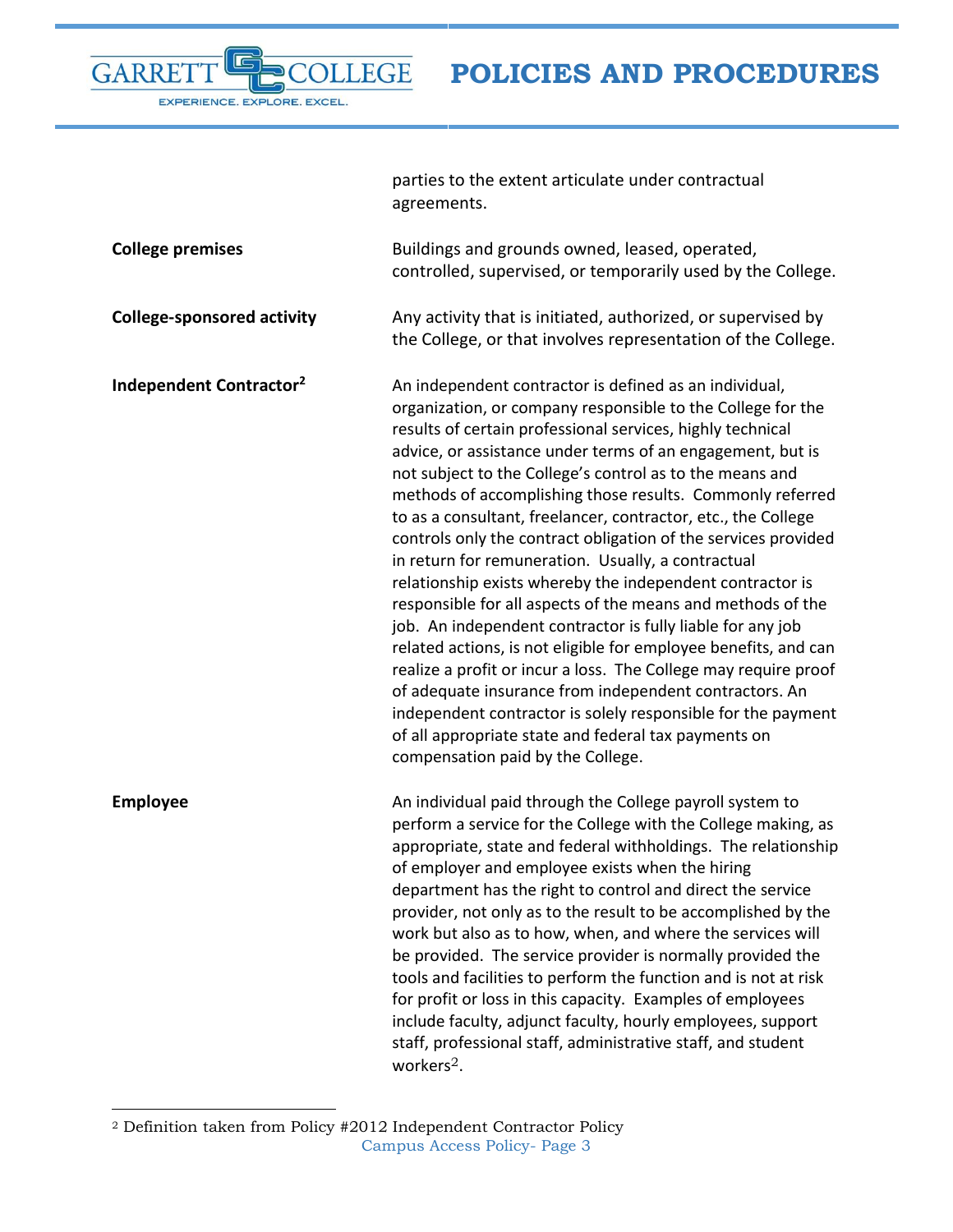| <b>Minors</b>       | Individuals under the age of 18, including the dependents<br>of students, faculty, and staff.                                                                                                                                                                            |
|---------------------|--------------------------------------------------------------------------------------------------------------------------------------------------------------------------------------------------------------------------------------------------------------------------|
| <b>Solicitation</b> | Activities such as distributing literature, sending email<br>announcements, or attempting to engage or engaging in<br>conversation on College property with the purpose of<br>soliciting students, faculty and/or staff, to endorse or<br>purchase a product or service. |
| <b>Student</b>      | An individual registered at the College, either full or part<br>time, in a credit or non-credit class or classes, who has<br>either paid or made arrangements for payment of tuition<br>and/or fees.                                                                     |
| Visitor (or guest)  | Any person who is not a member of the College<br>community who is on College premises.                                                                                                                                                                                   |
| <b>Volunteers</b>   | Individuals who are not members of the College<br>community, but have been officially approved to serve as<br>volunteers at the College. This authorization may require<br>a background check to be completed.                                                           |

## <span id="page-3-0"></span>**CAMPUS ACCESS:**

E

EXPERIENCE. EXPLORE. EXCEL.

OLLEGE

GARRET

<span id="page-3-1"></span>

| <b>Hours of Operation</b>                         |                                                                                                                                                                                                                                                                                                                                          |
|---------------------------------------------------|------------------------------------------------------------------------------------------------------------------------------------------------------------------------------------------------------------------------------------------------------------------------------------------------------------------------------------------|
| General                                           | Regular hours of operation are Monday- Friday from 8:30am to<br>4:30 pm. Certain departments have varied hours of operation<br>depending upon their responsibilities (Library, cafeteria, CARC,<br>$etc.$ ).                                                                                                                             |
| <b>Holidays</b>                                   | When there is a holiday, only essential employees are permitted on<br>campus, unless approved in advance.                                                                                                                                                                                                                                |
| Inclement Weather and<br><b>Emergency Closing</b> |                                                                                                                                                                                                                                                                                                                                          |
| <b>Procedures</b>                                 | The College puts a delay or closing on to protect the safety of<br>students, employees, and visitors, as well as to allow the Facilities<br>crew the opportunity to plow and treat the parking lots and<br>sidewalks. All closings and delays will follow the College's<br>Inclement Weather and Emergency Closing Policy on the Garrett |

Campus Access Policy- Page 4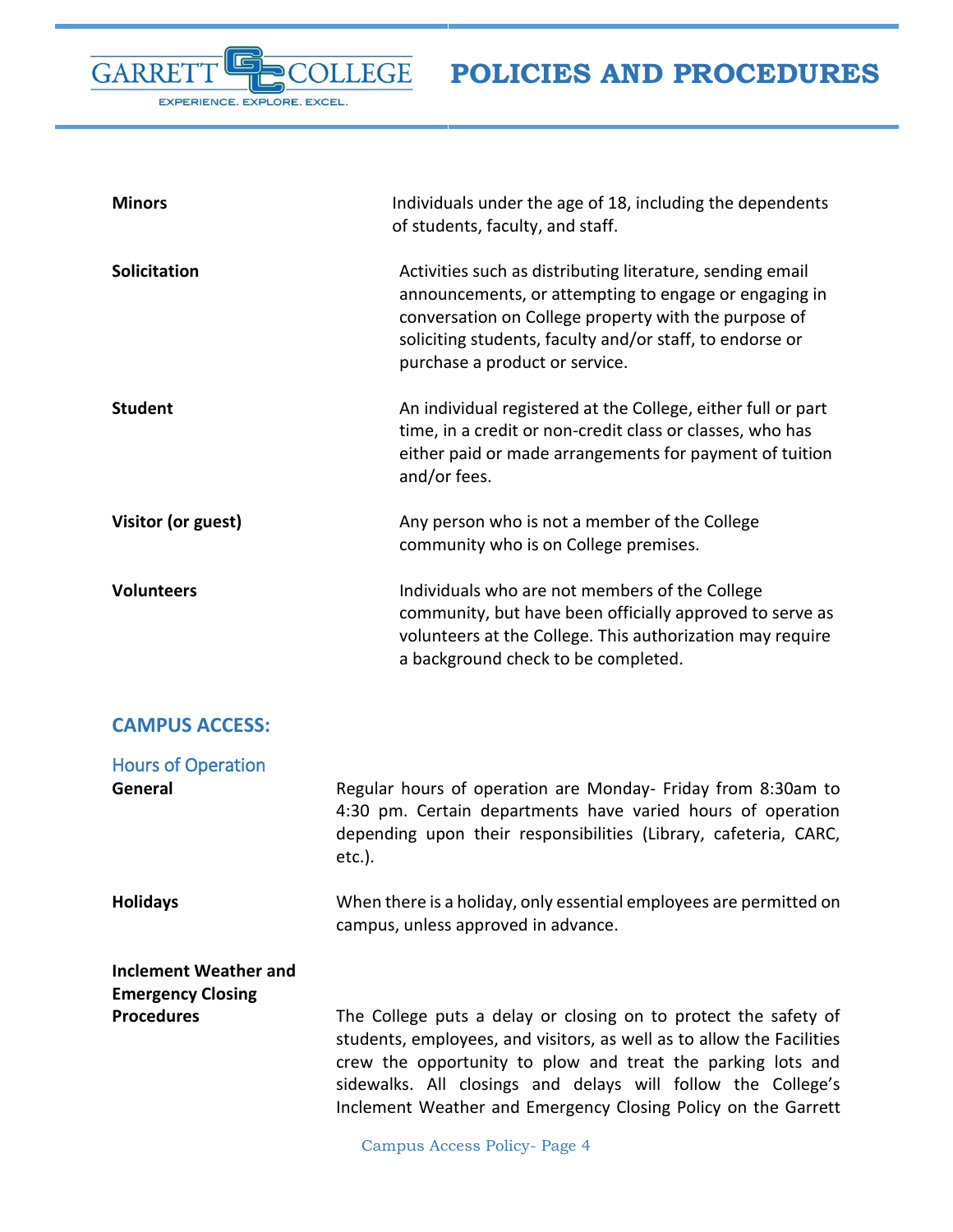**GARRE** EXPERIENCE. EXPLORE. EXCEL.

**POLICIES AND PROCEDURES**

College Policy and Procedures webpage at [https://www.garrettcollege.edu/policy.php.](https://www.garrettcollege.edu/policy.php)

#### <span id="page-4-0"></span>Facility Access

 $\overline{a}$ 

**General** Members of the College community, guests, and visitors have access to facilities during normal hours of business. Certain employees have been granted access to their offices and support spaces during non-operating hours through the use of the card access system.

> If at any time an individual needs access to a location on campus, as long as they have been granted permission, Campus Security is available to unlock. In addition, if a college employee needs to access their office after hours, it is requested that they contact Campus Security to inform them of their presence. Students are not permitted to be in College facilities such as classrooms and the gymnasium without proper supervision from a designated college official. Visitors and guests who have reserved use of College facilities will be able to access only those locations and public spaces listed in the College's scheduling system. Otherwise, visitors and guests are not permitted to be in College facilities such as classrooms and the gymnasium without proper supervision from a designated College official.

### <span id="page-4-1"></span>Use of Library/Learning Commons<sup>3</sup>

As a community college, Garrett works to ensure that its campus is open to the public. All residents of Garrett County have the right to access and utilize the resources<sup>4</sup> within the Garrett College Library and Learning Commons.

All residents of Garrett County are afforded the same borrowing privileges as that of a full-time or part-time student. Each resident is entitled to receive a College Library card upon request. Privileges of all borrowers are subject to certain borrowing regulations.

<sup>3</sup> Replaces Policy #1009- Community Use of Library and Learning Commons

<sup>4</sup> Resources are defined as books, periodicals, reference materials, DVDs, books on tape, and journal articles.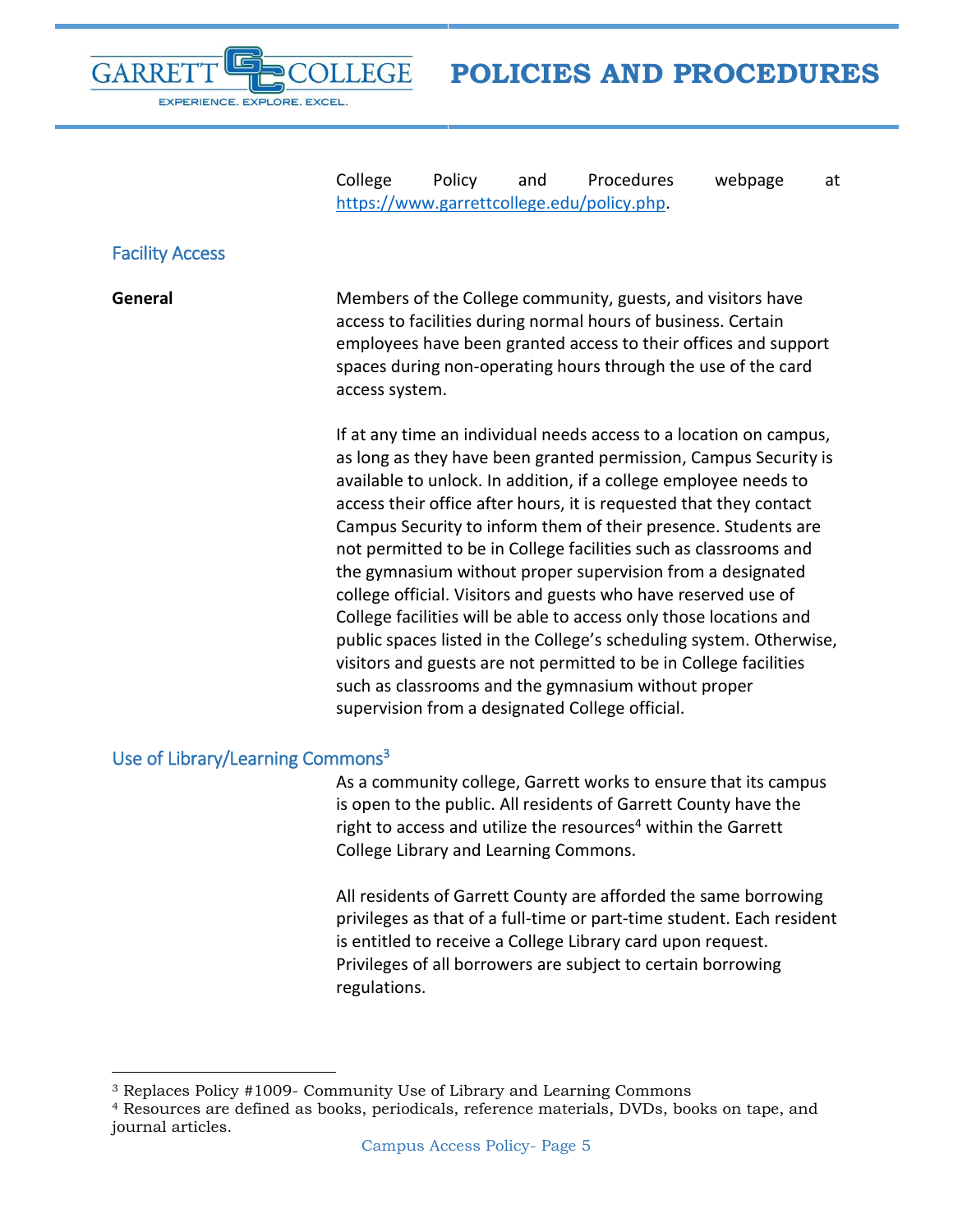### <span id="page-5-0"></span>**CONDUCT**

EXPERIENCE. EXPLORE. EXCEL.

**GARRE** 

<span id="page-5-3"></span><span id="page-5-2"></span><span id="page-5-1"></span>

| <b>Students</b>      | Students are expected to abide by the Student<br>Code of Conduct, available on the College's Website                                                                                                                                                                                                                                                                                                                                                                                                                                                                                                                                                                                                                                                                                                                        |
|----------------------|-----------------------------------------------------------------------------------------------------------------------------------------------------------------------------------------------------------------------------------------------------------------------------------------------------------------------------------------------------------------------------------------------------------------------------------------------------------------------------------------------------------------------------------------------------------------------------------------------------------------------------------------------------------------------------------------------------------------------------------------------------------------------------------------------------------------------------|
| <b>Employees</b>     | Employees are expected to abide by the Code of Conduct listed in<br>the Human Resources Manual.                                                                                                                                                                                                                                                                                                                                                                                                                                                                                                                                                                                                                                                                                                                             |
| Non-Student/Employee | Non-student or non-employee includes visitors, guests,<br>volunteers, vendors, contractors, or any individual not directly<br>affiliated with Garrett College. These individuals are subject to<br>federal and state laws, county and municipal ordinances, and<br>applicable policies, procedures, rules, and regulations of the<br>College. When actions or behaviors of a visitor, guest, volunteer,<br>vendor, contractor, or any other non-College affiliated individual<br>violate law or policy, the College reserves the right to take<br>criminal and/or civil action against said individual(s). The College<br>also reserves the right to issue a No Trespass Order for a<br>particular location or all Garrett College property in accordance<br>with the "Prohibited Conduct Response" section of this policy. |

**EGE** 

## <span id="page-5-4"></span>**COMMERCIAL SOLICITATION<sup>5</sup>**

 $\overline{a}$ 

<span id="page-5-5"></span>General Commercial solicitation by external sponsors on any Garrett College property is strictly prohibited unless official permission is granted. All requests must be made in writing to the person serving in the role of Chief Student Affairs Officer or Designee.

> All requests must be received prior to the requested date of the solicitation. A full description of products or services about which information will be distributed or to be made available for sale must be provided with the request.

> Garrett College reserves the right to regulate time, place and manner for conducting any and all activities on its properties; restrict solicitation of students that violate other College policies or procedures; and revoke permission if the requesting group or individual does not comply with provisions. Solicitation will be permitted only during the time period designated by the College.

Campus Access Policy- Page 6 <sup>5</sup> Replaces Garrett College Policy #2004- Commercial Solicitation Policy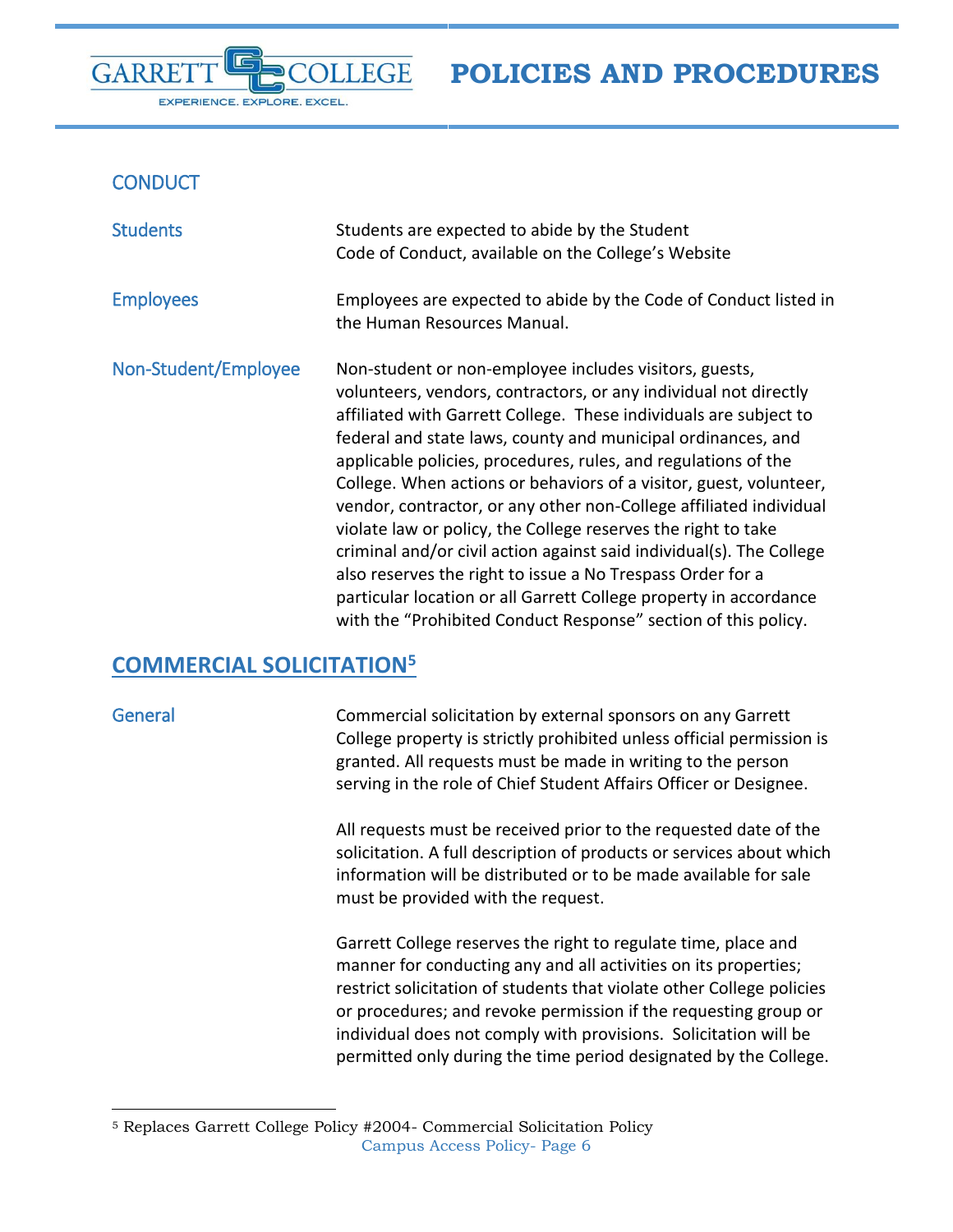E GARRET OLLEGE EXPERIENCE. EXPLORE. EXCEL.

**POLICIES AND PROCEDURES**

<span id="page-6-1"></span><span id="page-6-0"></span>

| <b>Permitted Solicitation</b>  | Approach: Groups or individuals may display their information<br>and respond to inquiries and comments by interested students.                                                                                                 |
|--------------------------------|--------------------------------------------------------------------------------------------------------------------------------------------------------------------------------------------------------------------------------|
|                                | Employers: Solicitations on campus property by businesses as a<br>means to recruit students for employment are an allowed activity,<br>provided that activity is approved by the Chief Student Affairs<br>Officer or Designee. |
| <b>Prohibited Solicitation</b> | Distribution of the following materials is specifically not<br>authorized by the College and may subject the sponsor to criminal<br>prosecution or civil liability:                                                            |
|                                | Non-consented: Distribution of printed materials to individuals<br>who have not given their consent (e.g., the placement of flyers on<br>car windshields)                                                                      |
|                                | Accosting: Initiation of specific conversation by means of<br>accosting individuals                                                                                                                                            |
|                                | Prizes/Lotteries: Advertisement of or information concerning any<br>lottery, gift enterprise, or similar scheme offering prizes<br>dependent in whole or in part on chance                                                     |
|                                | Unauthorized copyrighted material                                                                                                                                                                                              |
|                                | Defaming: Any product or service which defames any group or<br>individual member of such group defined by race, ethnicity,<br>gender, sexual orientation, religious belief, disability, or veteran<br>status                   |
|                                | Violence: Products or services that advocate or invoke violence                                                                                                                                                                |
|                                | Misinformation: Deliberate misinformation that may result in<br>harm to any individual or group                                                                                                                                |
|                                | Compliance: Products or services not in compliance with<br>applicable federal, state, and local laws and regulations                                                                                                           |
|                                |                                                                                                                                                                                                                                |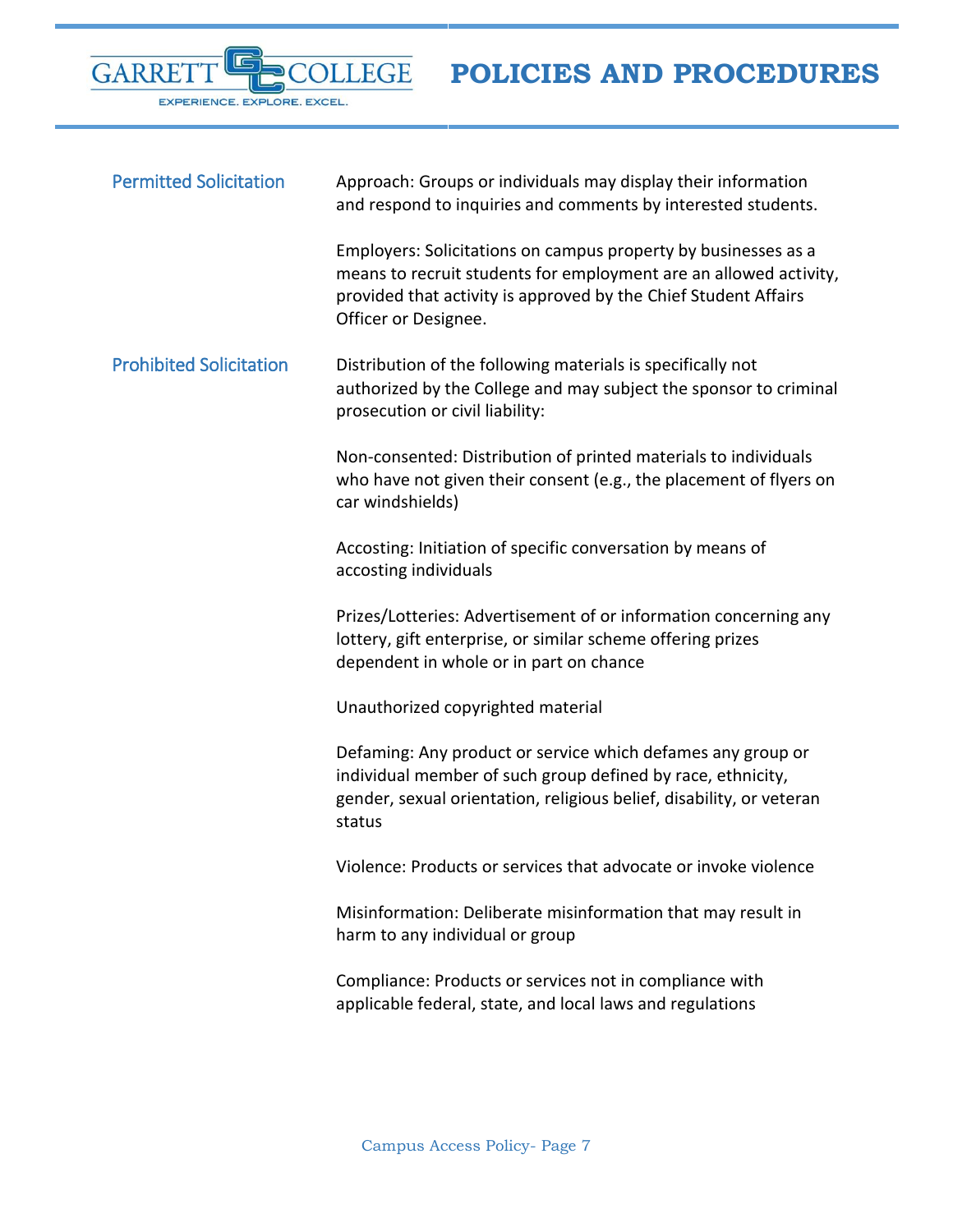

# <span id="page-7-0"></span>**PROHIBITED CONDUCT RESPONSE<sup>6</sup>**

<span id="page-7-1"></span>

| General     | In accordance with the Maryland Annotated Code, Education<br>Article, Section 26-02 <sup>7</sup> , the governing board, president, or any<br>person designated in writing by the board or any of these persons,<br>may deny access to the building or grounds of the College to any<br>person who: |
|-------------|----------------------------------------------------------------------------------------------------------------------------------------------------------------------------------------------------------------------------------------------------------------------------------------------------|
|             | 1. Is not a bona fide, currently registered student, or staff, or<br>faculty member at the College and who does not have lawful<br>business to pursue at the College; or,                                                                                                                          |
|             | 2. Is a bona fide, currently registered student at the College and<br>has been suspended or expelled from the Residence Halls and/or<br>the College, for the duration of the suspension or expulsion; or,                                                                                          |
|             | 3. Acts in a manner that disrupts or disturbs the normal<br>educational and/or business functions of the College.                                                                                                                                                                                  |
|             | The College may deny access to the buildings or grounds of the<br>College to any person who meets the criteria listed above.                                                                                                                                                                       |
|             | Administrative personnel and authorized employees of the<br>College may demand identification and evidence of qualification<br>from any person who desires to use or enter the premises of the<br>institution.                                                                                     |
|             | Authorized Administrators Persons authorized to issue No Trespass Orders are:<br>President<br>$\bullet$<br><b>Chief Student Affairs Officer</b><br>Director of Student Development<br>$\bullet$<br>Coordinator of Safety and Security<br>Or, any person authorized by the above named individuals  |
| Enforcement | Campus Security and, sometimes, Student Life will be tasked with<br>the enforcement of the orders and may call upon the services of<br>local law enforcement if necessary.                                                                                                                         |

<span id="page-7-3"></span><span id="page-7-2"></span> $\overline{a}$ 

<sup>6</sup> Replaces Garrett College policy #2018- Trespassing Policy

Campus Access Policy- Page 8 <sup>7</sup> https://law.justia.com/codes/maryland/2005/ged/26-101.html